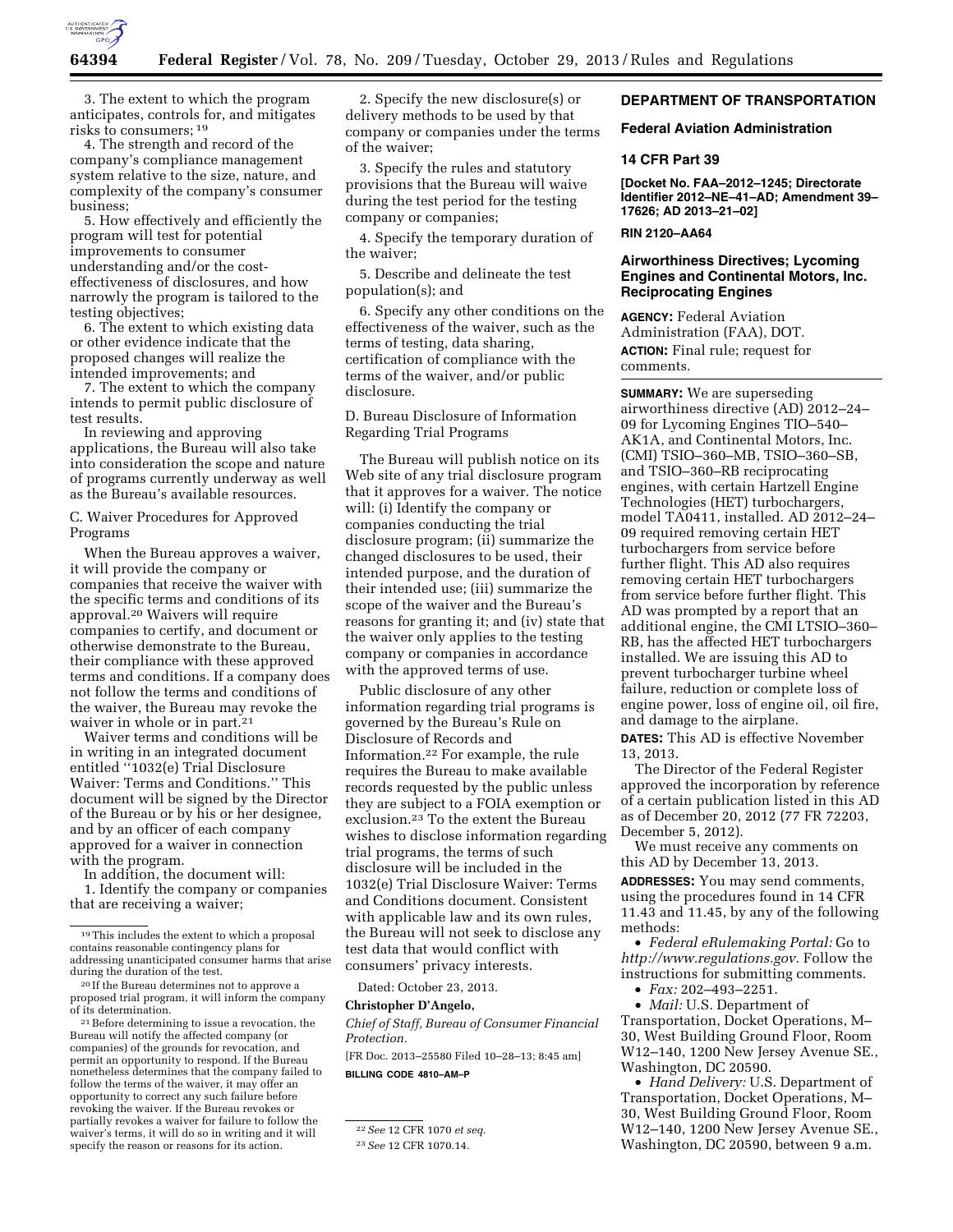and 5 p.m., Monday through Friday, except Federal holidays.

For service information identified in this AD, contact Hartzell Engine Technologies, LLC, 2900 Selma Highway, Montgomery, AL 36108, phone: 334–386–5400; fax: 334–386– 5450; Internet: *[http://www.](http://www.hartzellenginetech.com)  [hartzellenginetech.com.](http://www.hartzellenginetech.com)* You may view this service information at the FAA, 12 New England Executive Park, Burlington, MA. For information on the availability of this material at the FAA, call 781–238–7125.

## **Examining the AD Docket**

You may examine the AD docket on the Internet at *[http://www.](http://www.regulations.gov)  [regulations.gov;](http://www.regulations.gov)* or in person at the Docket Management Facility between 9 a.m. and 5 p.m., Monday through Friday, except Federal holidays. The AD docket contains this AD, the regulatory evaluation, any comments received, and other information. The street address for the Docket Office (phone: 800–647– 5527) is in the **ADDRESSES** section. Comments will be available in the AD docket shortly after receipt.

**FOR FURTHER INFORMATION CONTACT:**  Christopher Richards, Aerospace Engineer, Chicago Aircraft Certification Office, FAA, 2300 E. Devon Ave., Des Plaines, IL 60018; phone: 847–294– 7156; fax: 847–294–7834; email: *[christopher.j.richards@faa.gov.](mailto:christopher.j.richards@faa.gov)*  **SUPPLEMENTARY INFORMATION:** 

# **Discussion**

On November 29, 2012, we issued AD 2012–24–09, Amendment 39–17279 (77 FR 72203, December 5, 2012), for Lycoming Engines TSIO–540–AK1A, and CMI TSIO–360–MB, TSIO–360–SB, and TSIO–360–RB reciprocating engines, with certain HET turbochargers, model TA0411, part numbers 466642–0001; 466642–0002; 466642–0006; 466642–9001; 466642– 9002; or 466642–9006, or with certain HET model TA0411 turbochargers overhauled or repaired since August 29, 2012. On January 7, 2013, we issued a correction to AD 2012–24–09 (78 FR 2615, January 14, 2013), which corrected the affected Lycoming Engines engine model from ''TSIO–540–AK1A'' to ''TIO–540–AK1A.'' AD 2012–24–09 required removing the affected turbochargers from service before further flight. AD 2012–24–09 resulted from a report of a turbocharger turbine wheel that failed a static strength test at the manufacturing facility. We issued AD 2012–24–09 to prevent turbocharger turbine wheel failure, reduction or complete loss of engine power, loss of engine oil, oil fire, and damage to the airplane.

## **Actions Since AD 2012–24–09 Was Issued**

Since we issued AD 2012–24–09 (77 FR 72203, December 5, 2012; corrected January 14, 2013 (78 FR 2615)), we received a report that an additional engine, the CMI LTSIO–360–RB, has the affected HET turbochargers installed.

#### **FAA's Determination**

We are issuing this AD because we evaluated all the relevant information and determined the unsafe condition described previously is likely to exist or develop in other products of the same type design.

#### **AD Requirements**

This AD requires removing the affected turbochargers from service before further flight.

### **FAA's Justification and Determination of the Effective Date**

An unsafe condition exists that requires the immediate adoption of this AD. The FAA has found that the risk to the flying public justifies waiving notice and comment prior to adoption of this rule because the AD requires removal of the affected turbochargers before further flight. Therefore, we find that notice and opportunity for prior public comment are impracticable and that good cause exists for making this amendment effective in less than 30 days.

#### **Comments Invited**

This AD is a final rule that involves requirements affecting flight safety, and we did not provide you with notice and an opportunity to provide your comments before it becomes effective. However, we invite you to send any written data, views, or arguments about this AD. Send your comments to an address listed under the **ADDRESSES** section. Include ''Docket No. FAA– 2012–1245; Directorate Identifier 2012– NE–41–AD'' at the beginning of your comments. We specifically invite comments on the overall regulatory, economic, environmental, and energy aspects of this AD. We will consider all comments received by the closing date and may amend this AD because of those comments.

We will post all comments we receive, without change, to *[http://](http://www.regulations.gov) [www.regulations.gov,](http://www.regulations.gov)* including any personal information you provide. We will also post a report summarizing each substantive verbal contact we receive about this AD.

### **Costs of Compliance**

We estimate that this AD affects 56 engines of U.S. registry with affected turbochargers installed. We also

estimate that it will take about 4 hours to remove a turbocharger from service. The average labor rate is \$85 per hour. Based on these figures, we estimate the total cost of this AD to U.S. operators to be \$19,040.

#### **Authority for This Rulemaking**

Title 49 of the United States Code specifies the FAA's authority to issue rules on aviation safety. Subtitle I, Section 106, describes the authority of the FAA Administrator. Subtitle VII, Aviation Programs, describes in more detail the scope of the Agency's authority.

We are issuing this rulemaking under the authority described in Subtitle VII, Part A, Subpart III, Section 44701, ''General requirements.'' Under that section, Congress charges the FAA with promoting safe flight of civil aircraft in air commerce by prescribing regulations for practices, methods, and procedures the Administrator finds necessary for safety in air commerce. This regulation is within the scope of that authority because it addresses an unsafe condition that is likely to exist or develop on products identified in this rulemaking action.

### **Regulatory Findings**

This AD will not have federalism implications under Executive Order 13132. This AD will not have a substantial direct effect on the States, on the relationship between the national government and the States, or on the distribution of power and responsibilities among the various levels of government.

For the reasons discussed above, I certify that this AD:

(1) Is not a ''significant regulatory action'' under Executive Order 12866,

(2) Is not a ''significant rule'' under DOT Regulatory Policies and Procedures (44 FR 11034, February 26, 1979),

(3) Will not affect intrastate aviation in Alaska to the extent that it justifies making a regulatory distinction, and

(4) Will not have a significant economic impact, positive or negative, on a substantial number of small entities under the criteria of the Regulatory Flexibility Act.

### **List of Subjects in 14 CFR Part 39**

Air transportation, Aircraft, Aviation safety, Incorporation by reference, Safety.

#### **Adoption of the Amendment**

Accordingly, under the authority delegated to me by the Administrator, the FAA amends part 39 of the Federal Aviation Regulations (14 CFR part 39) as follows: